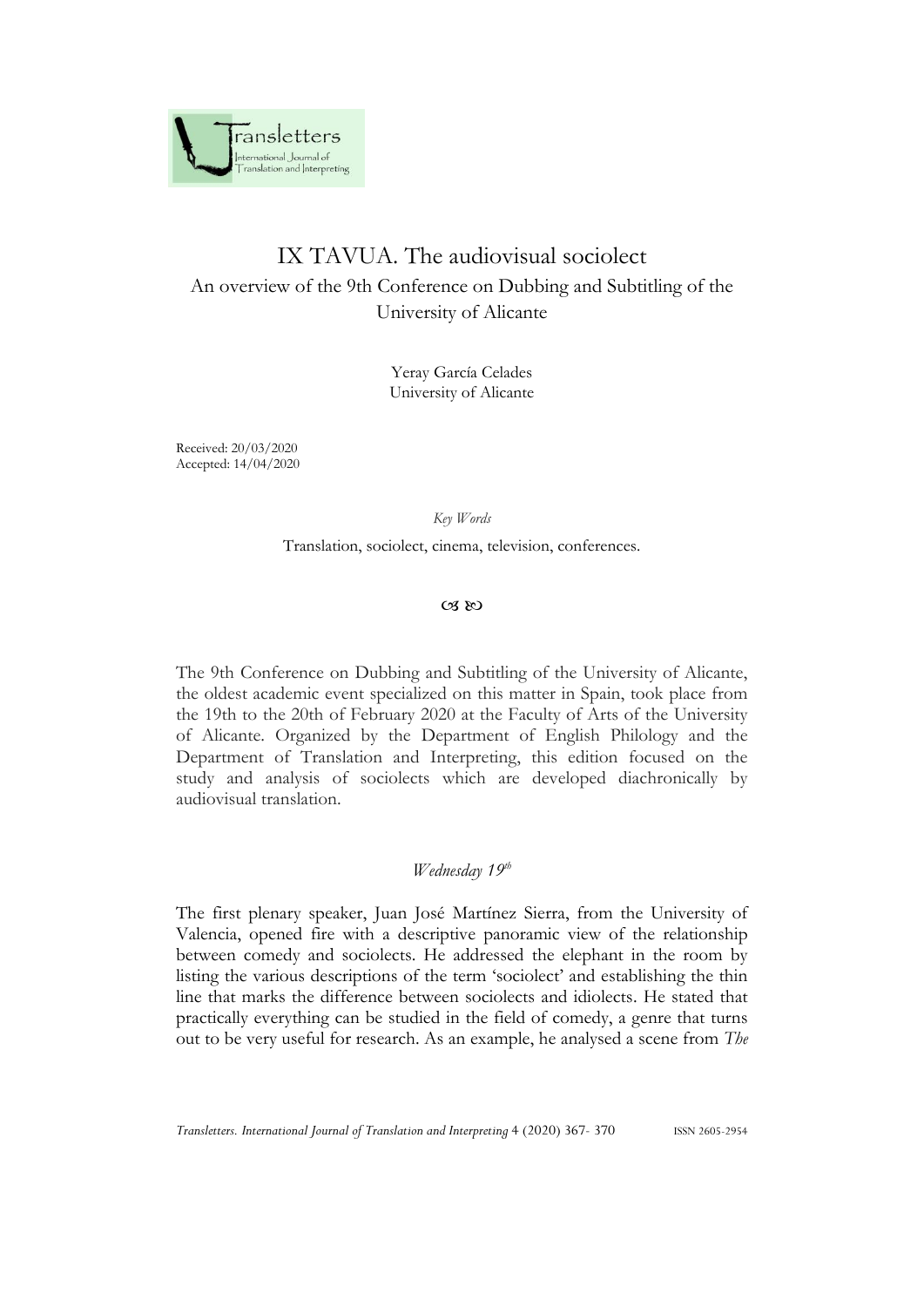*Simpsons* where the contrast between the characters of Sideshow Bob and Snake displays how language varies from a cultured level to a vulgar level. To conclude, he suggested the existence of an audiovisual sociolect based on the fact that the cinematic message is characterized by being a mixed sign where different codes are taken into account.

Afterwards, we could enjoy a panel about dubbing. Fernando Castillo, a professional audiovisual translator, spoke about the transformation that sociolects have suffered in modern films compared to classic films. Orality is a key piece of cinema in general and the dubbing process in particular. In order to replicate its original effect, the translator must reflect the different ways of expressing themselves the characters show depending on the times they were born in. It looks like things have changed for the better in this aspect. María del Mar Ogea and Lara Hidalgo told us about the translation of sexual slang in the Spanish dubbing of the Netflix series *Sex Education.* The most prominent characters of this product are mainly teenagers and, of course, they share their very own sociolect, which is constantly expanding and changing. Their study showed how much this was addressed in the translation with very positive results. Also in this panel, María Pérez L. De Heredia spoke about rewrites and reeditions from an intersemiotic level and Francisca García Luque analysed the French translation of the film *El día de la bestia*, by Álex de la Iglesia, paying special attention to sociolectal variations.

Another of the plenary speakers, Rosa Agost Canós, from the University Jaume I of Castellón, decided to go into models, rules and style books related to sociolects in depth. Based on her personal experience supervising the linguistic section of the Valencian television channel À Punt and relying on practical examples taken from her own work, she was able to exemplify the importance of the main theme of the conference from a more professional point of view.

Later, accessibility took stage thanks to the presentation of María López Rubio & Luz Belenguer regarding subtitling for the deaf and hard of hearing and the one by María Pérez L. De Heredia that dealt with audio description. There was an interesting debate about whether we could talk about a proper sociolect present only in audio descriptions due to the particular characteristics of said discipline

To conclude this first day of the conference, Javier Pérez Alarcón explained to the attendees the advantages of being a member of ATRAE, the Association of Audiovisual Translation and Adaptation of Spain.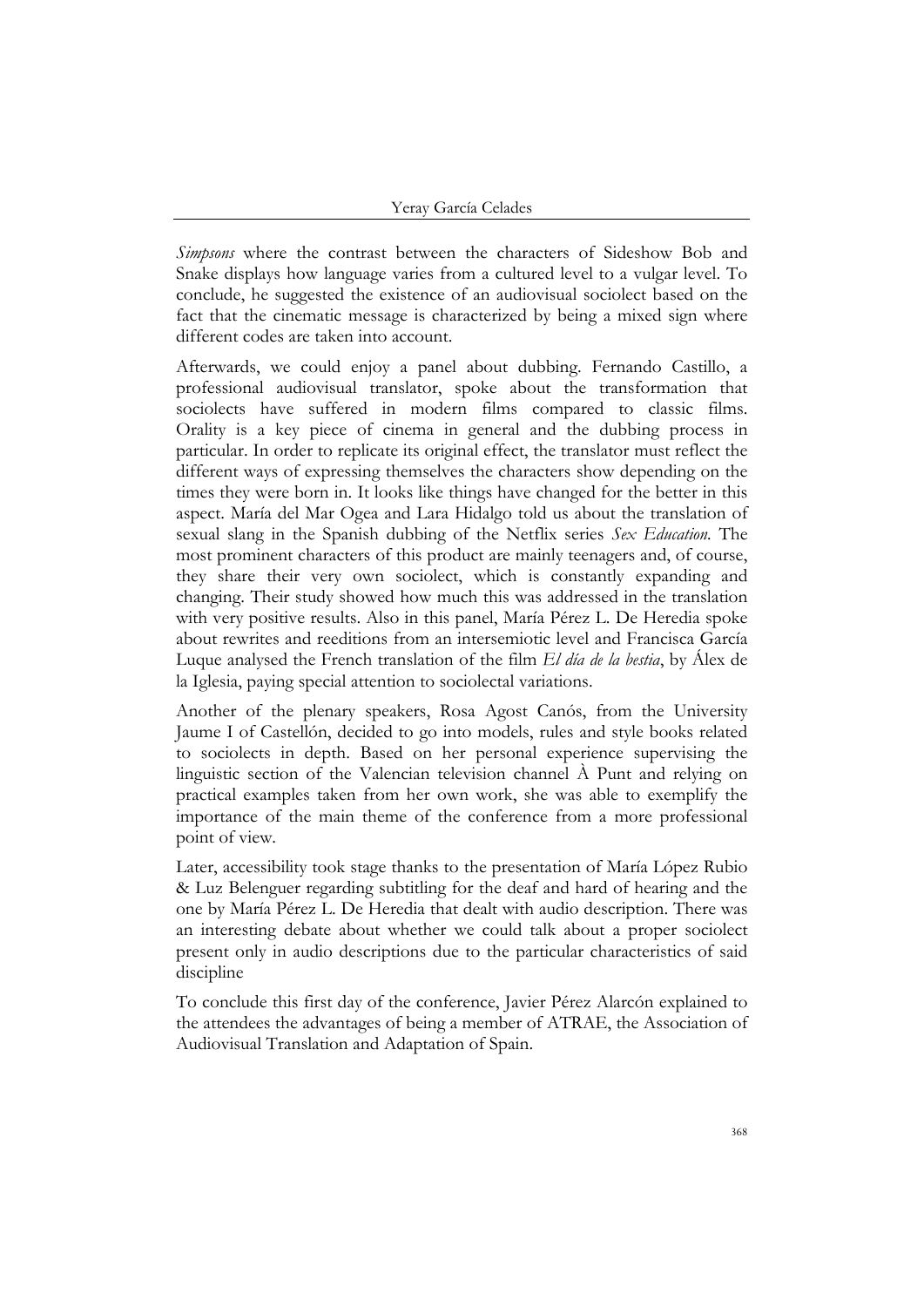## *Thursday 20th*

The second day started with the last of the plenary speakers, Quico Rovira-Beleta, renowned audiovisual translator who has worked in more than a thousand popular products, such as *Star Wars* or *Star Trek*. The official Spanish translator of Marvel Studios films took center stage to talk about the translation of the language of superheroes. As always, he stressed the importance of documentation in this type of films and stated that you do not need to be a fan of the comics to do a good job translating them, but it helps.

When you work on a film of this genre, you must give each superhero his own linguistic characteristics and keep them when he meets with other superheroes in order to differentiate him from the rest. You must respect the idiolect of the character, understanding that he evolves and adapting his speech accordingly. He expounded the journey in the big screen of some popular heroes such as Iron Man, Captain America or Thor, just to mention some examples. He also mentioned that every time he translates alien beings, he feels like he is creating the sociolect that they use in their home planet.

The following panel starred young investigators. Irene Flores Fuentes presented her investigation about terminology and intertextuality in the translation of the TV series *The Big Bang Theory*, the author of this review talked about the modality of voice-over translation and the challenge it represents when translating sociolects and Lidia Hayes touched on a novel theme: the dubbing of Netflix series into English and the freedom taken by those responsible when they grant different accents to the characters in the language of Shakespeare based on their social class.

Then, we could witness a really interesting section about videogames and subtitling. Ramón Méndez's speech revolved around translation needs in the videogame industry that go beyond the games themselves, while Francisco Pérez Escudero detailed the revision of jargon and slang in the collective project of subtitling the short film *Skin* with students from the University of Alicante for the Elche International Independent Film Festival.

The finishing touch was a round table with José Javier Ávila Cabrera, Carla Botella Tejera and John D. Sanderson about the main topic of the conference, the audiovisual sociolect. José Javier Ávila talked about how the sociolect of characters created by Quentin Tarantino is subtitled in Spanish and reviewed the different film genres that intermingle in the work of this director. Carla Botella suggested that perhaps one could speak of audiovisual intertextuality as